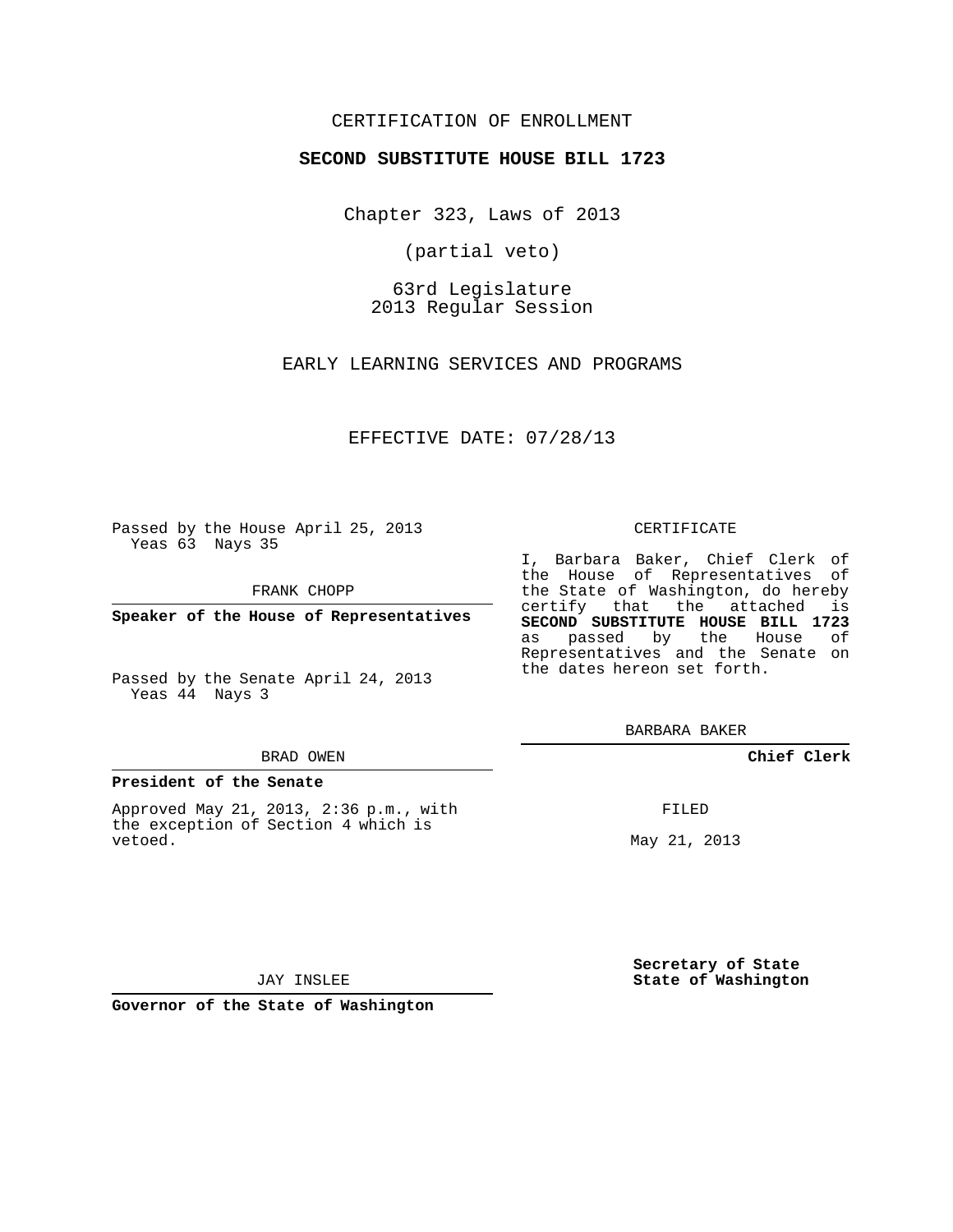# **SECOND SUBSTITUTE HOUSE BILL 1723** \_\_\_\_\_\_\_\_\_\_\_\_\_\_\_\_\_\_\_\_\_\_\_\_\_\_\_\_\_\_\_\_\_\_\_\_\_\_\_\_\_\_\_\_\_

\_\_\_\_\_\_\_\_\_\_\_\_\_\_\_\_\_\_\_\_\_\_\_\_\_\_\_\_\_\_\_\_\_\_\_\_\_\_\_\_\_\_\_\_\_

### AS AMENDED BY THE SENATE

Passed Legislature - 2013 Regular Session

## **State of Washington 63rd Legislature 2013 Regular Session**

**By** House Appropriations (originally sponsored by Representatives Kagi, Walsh, Farrell, Maxwell, Roberts, Freeman, Goodman, Sawyer, Sullivan, Jinkins, Seaquist, Lytton, Haigh, Hunter, Morrell, Sells, Ryu, Morris, McCoy, Reykdal, Tarleton, Tharinger, Pollet, Fey, Moscoso, Bergquist, Ormsby, and Santos)

READ FIRST TIME 03/01/13.

 AN ACT Relating to expanding and streamlining early learning services and programs; amending RCW 28A.150.220, 43.215.100, and 43.215.430; reenacting and amending RCW 43.215.010, 43.215.020, and 43.215.135; adding a new section to chapter 43.215 RCW; creating a new section; and providing an expiration date.

6 BE IT ENACTED BY THE LEGISLATURE OF THE STATE OF WASHINGTON:

 7 NEW SECTION. **Sec. 1.** A new section is added to chapter 43.215 RCW 8 to read as follows:

 The legislature finds that the first five years of a child's life establish the foundation for educational success. The legislature also finds that children who have high quality early learning opportunities from birth through age five are more likely to succeed throughout their K-12 education and beyond. The legislature further finds that the benefits of high quality early learning experiences are particularly significant for low-income parents and children, and provide an opportunity to narrow the opportunity gap in Washington's K-12 educational system. The legislature understands that early supports for high-risk parents of young children through home visiting services show a high return on investment due to significantly improved chances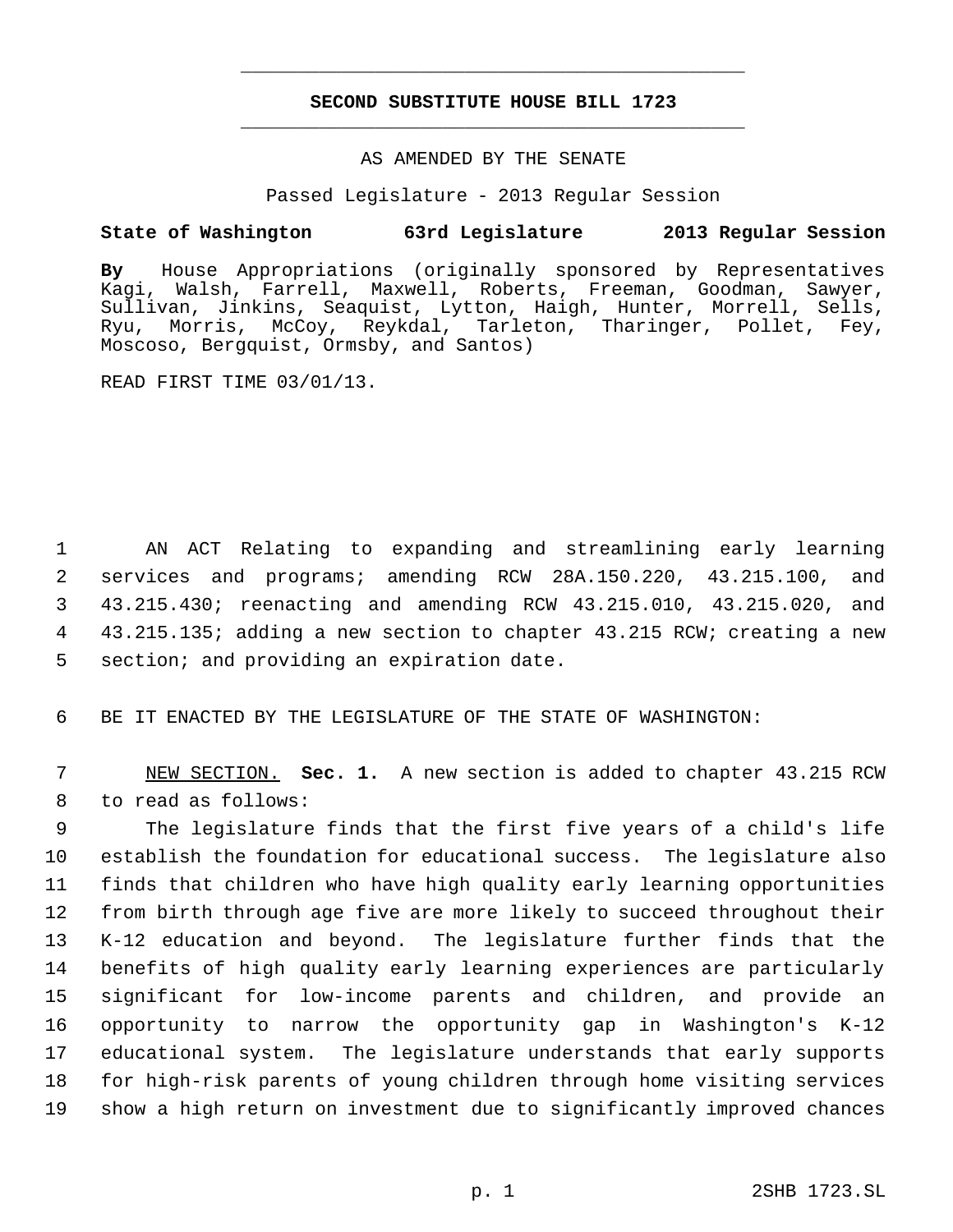of better education, health, and life outcomes for children. The legislature further recognizes that, when parents work or go to school, high quality and full-day early learning opportunities should be available and accessible for their children. In order to improve education outcomes, particularly for low-income children, the legislature is committed to expanding high quality early learning opportunities and integrating currently disparate funding streams for all birth-to-five early learning services including, working connections child care and the early childhood education and assistance program, into a single high quality continuum of learning that provides essential services to low-income families and prepares all enrolled children for success in school. The legislature therefore intends to establish the early start program to provide a continuum of high quality and accountable early learning opportunities for Washington's parents and children.

 **Sec. 2.** RCW 28A.150.220 and 2011 1st sp.s. c 27 s 1 are each amended to read as follows:

 (1) In order for students to have the opportunity to develop the basic education knowledge and skills under RCW 28A.150.210, school districts must provide instruction of sufficient quantity and quality and give students the opportunity to complete graduation requirements that are intended to prepare them for postsecondary education, gainful employment, and citizenship. The program established under this section shall be the minimum instructional program of basic education offered by school districts.

 (2) Each school district shall make available to students the following minimum instructional offering each school year:

 (a) For students enrolled in grades one through twelve, at least a district-wide annual average of one thousand hours, which shall be increased to at least one thousand eighty instructional hours for students enrolled in each of grades seven through twelve and at least one thousand instructional hours for students in each of grades one through six according to an implementation schedule adopted by the legislature, but not before the 2014-15 school year; and

 (b) For students enrolled in kindergarten, at least four hundred fifty instructional hours, which shall be increased to at least one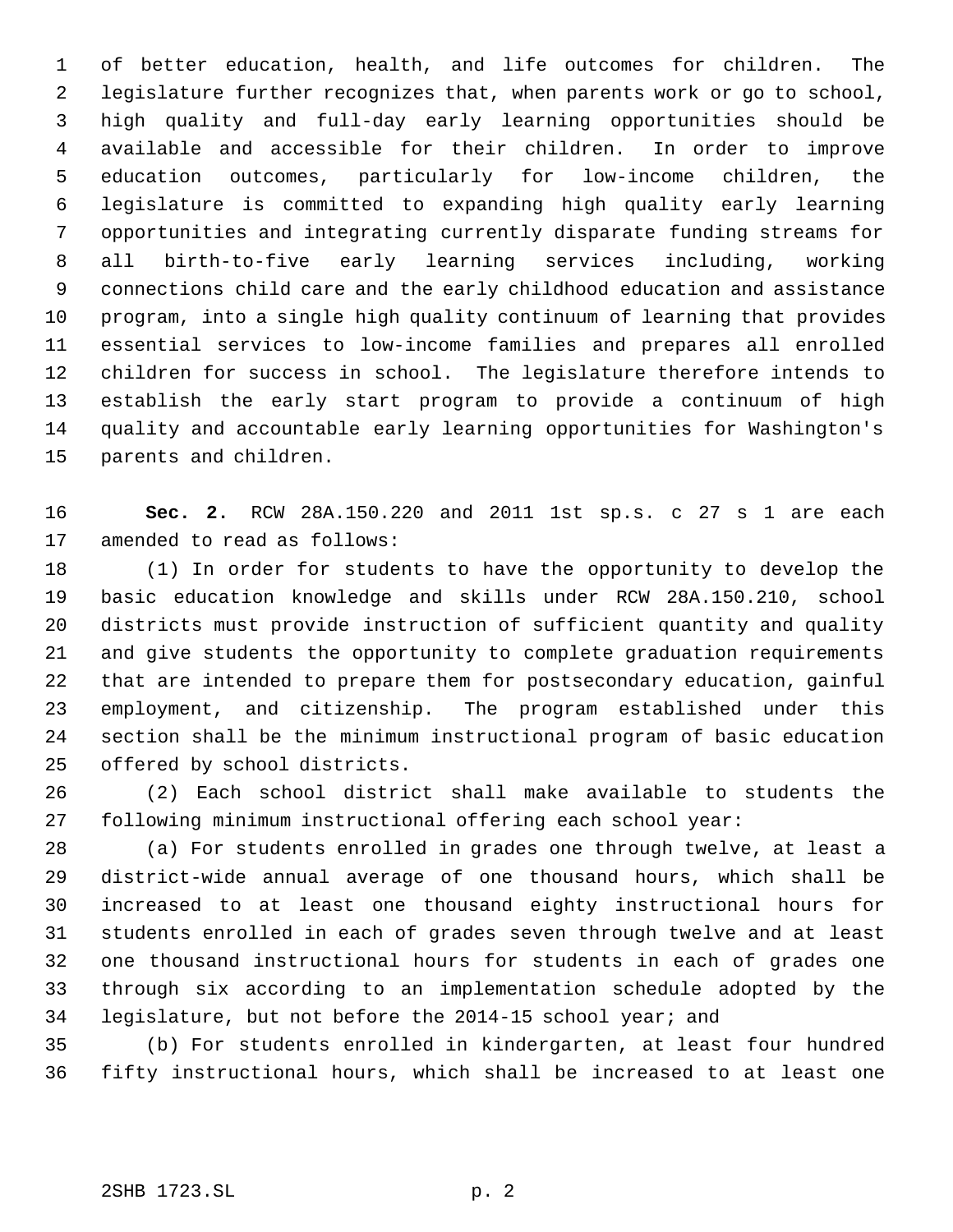thousand instructional hours according to the implementation schedule under RCW 28A.150.315.

 (3) The instructional program of basic education provided by each school district shall include:

 (a) Instruction in the essential academic learning requirements under RCW 28A.655.070;

 (b) Instruction that provides students the opportunity to complete twenty-four credits for high school graduation, subject to a phased-in implementation of the twenty-four credits as established by the legislature. Course distribution requirements may be established by the state board of education under RCW 28A.230.090;

 (c) If the essential academic learning requirements include a requirement of languages other than English, the requirement may be met by students receiving instruction in one or more American Indian languages;

 (d) Supplemental instruction and services for underachieving students through the learning assistance program under RCW 28A.165.005 through 28A.165.065;

 (e) Supplemental instruction and services for eligible and enrolled students whose primary language is other than English through the transitional bilingual instruction program under RCW 28A.180.010 through 28A.180.080;

 (f) The opportunity for an appropriate education at public expense as defined by RCW 28A.155.020 for all eligible students with disabilities as defined in RCW 28A.155.020; and

 (g) Programs for highly capable students under RCW 28A.185.010 through 28A.185.030.

 (4) Nothing contained in this section shall be construed to require individual students to attend school for any particular number of hours per day or to take any particular courses.

 (5) Each school district's kindergarten through twelfth grade basic educational program shall be accessible to all students who are five years of age, as provided by RCW 28A.225.160, and less than twenty-one years of age and shall consist of a minimum of one hundred eighty school days per school year in such grades as are conducted by a school district, and one hundred eighty half-days of instruction, or equivalent, in kindergarten, to be increased to a minimum of one hundred eighty school days per school year according to the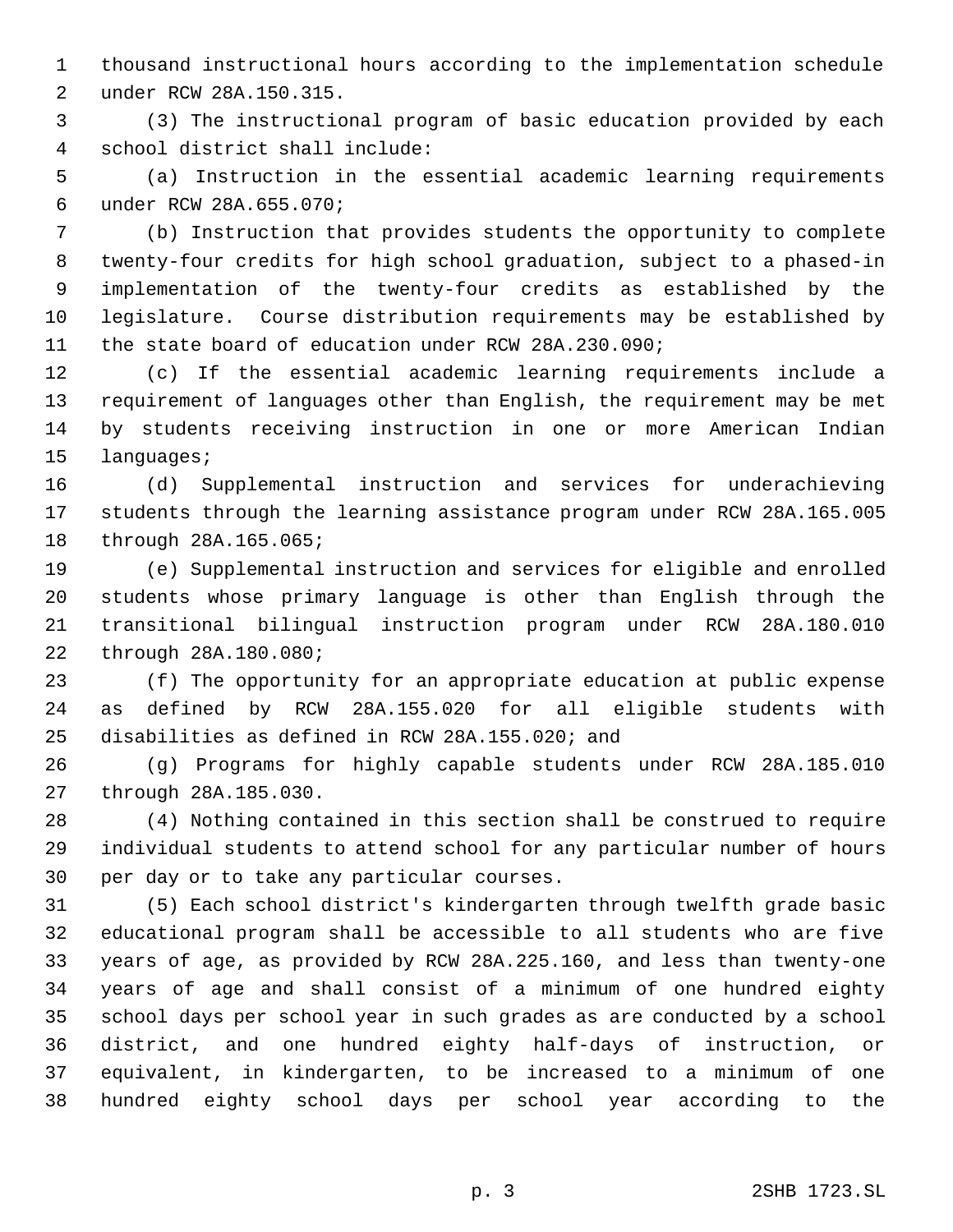1 implementation schedule under RCW 28A.150.315. However, schools 2 administering the Washington kindergarten inventory of developing 3 skills may use up to three school days at the beginning of the school 4 year to meet with parents and families as required in the parent involvement component of the inventory. In addition, effective May 1, 1979, a school district may schedule the last five school days of the one hundred and eighty day school year for noninstructional purposes in the case of students who are graduating from high school, including, but not limited to, the observance of graduation and early release from school upon the request of a student, and all such students may be claimed as a full-time equivalent student to the extent they could otherwise have been so claimed for the purposes of RCW 28A.150.250 and 28A.150.260.

 (6) Nothing in this section precludes a school district from enriching the instructional program of basic education, such as offering additional instruction or providing additional services, programs, or activities that the school district determines to be appropriate for the education of the school district's students.

 (7) The state board of education shall adopt rules to implement and ensure compliance with the program requirements imposed by this section, RCW 28A.150.250 and 28A.150.260, and such related supplemental program approval requirements as the state board may establish.

 **Sec. 3.** RCW 43.215.010 and 2011 c 295 s 3 and 2011 c 78 s 1 are each reenacted and amended to read as follows:

 The definitions in this section apply throughout this chapter unless the context clearly requires otherwise.

 (1) "Agency" means any person, firm, partnership, association, corporation, or facility that provides child care and early learning services outside a child's own home and includes the following irrespective of whether there is compensation to the agency:

 (a) "Child day care center" means an agency that regularly provides 32 ((child -day - care)) early childhood education and early learning services for a group of children for periods of less than twenty-four hours;

 (b) "Early learning" includes but is not limited to programs and services for child care; state, federal, private, and nonprofit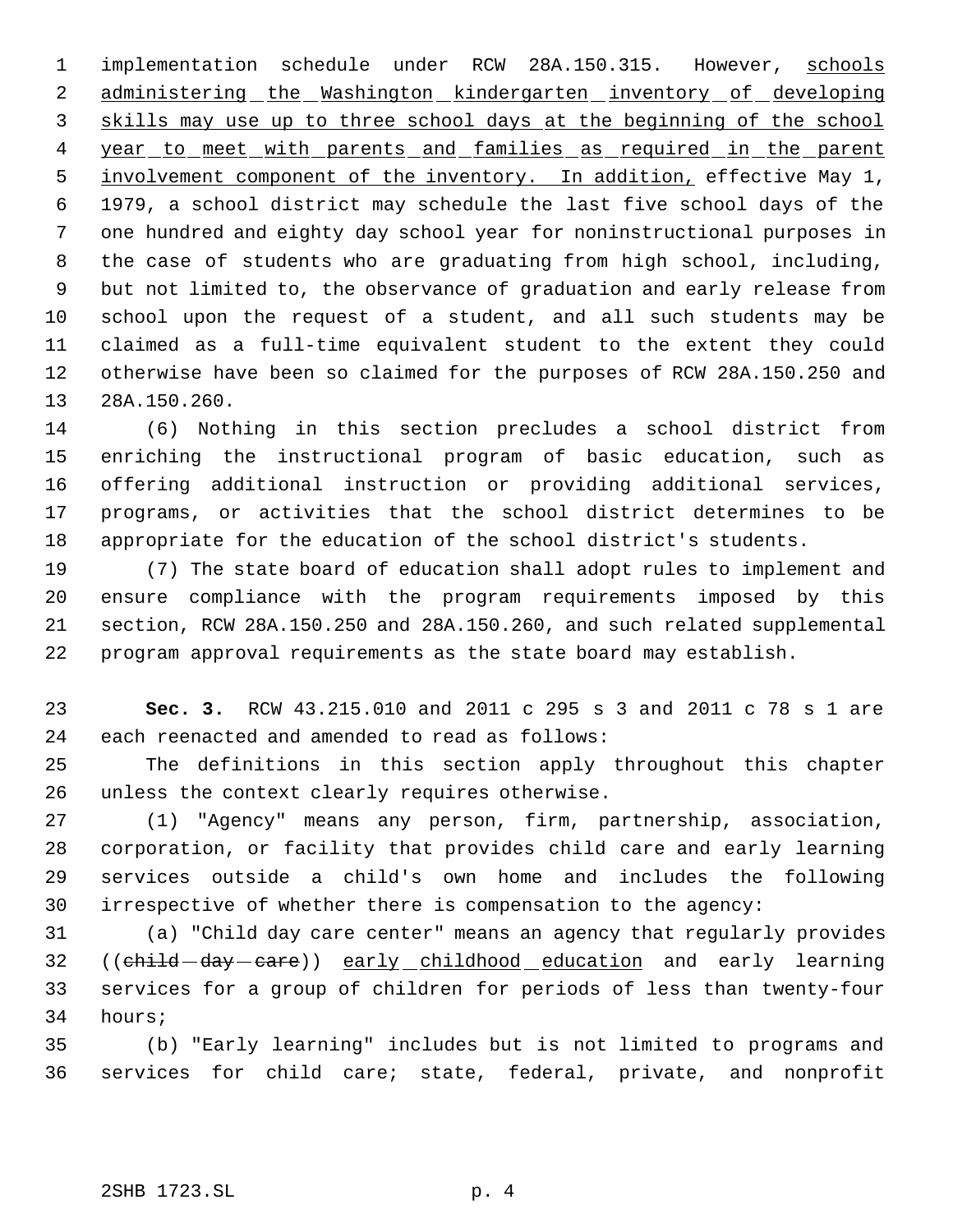preschool; child care subsidies; child care resource and referral; parental education and support; and training and professional development for early learning professionals;

 (c) "Family day care provider" means a child ((day)) care provider 5 who regularly provides ((child day care)) early childhood education and early learning services for not more than twelve children in the provider's home in the family living quarters;

 (d) "Nongovernmental private-public partnership" means an entity registered as a nonprofit corporation in Washington state with a primary focus on early learning, school readiness, and parental support, and an ability to raise a minimum of five million dollars in contributions;

 (e) "Service provider" means the entity that operates a community facility.

(2) "Agency" does not include the following:

(a) Persons related to the child in the following ways:

 (i) Any blood relative, including those of half-blood, and including first cousins, nephews or nieces, and persons of preceding 19 generations as denoted by prefixes of grand, great, or great-great;

(ii) Stepfather, stepmother, stepbrother, and stepsister;

 (iii) A person who legally adopts a child or the child's parent as well as the natural and other legally adopted children of such persons, and other relatives of the adoptive parents in accordance with state law; or

25 (iv) Spouses of any persons named in  $(a)(i)$ , (ii), or (iii) of this 26 subsection  $(2)((\{a\}))$ , even after the marriage is terminated;

(b) Persons who are legal guardians of the child;

 (c) Persons who care for a neighbor's or friend's child or children, with or without compensation, where the person providing care for periods of less than twenty-four hours does not conduct such activity on an ongoing, regularly scheduled basis for the purpose of engaging in business, which includes, but is not limited to, advertising such care;

 (d) Parents on a mutually cooperative basis exchange care of one another's children;

36 (e) Nursery schools ((or kindergartens)) that are engaged primarily 37 in ((educational - work)) early childhood education with preschool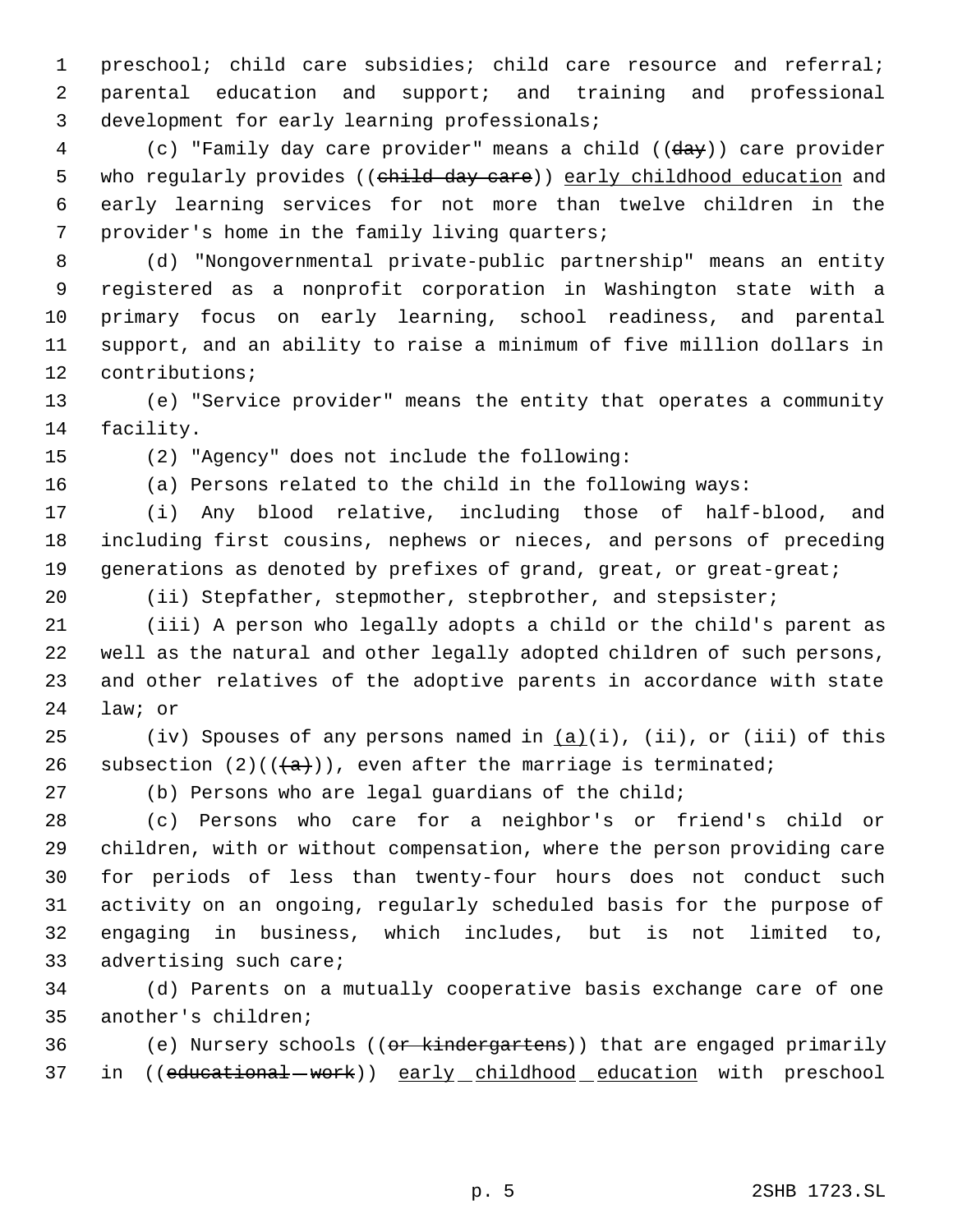children and in which no child is enrolled on a regular basis for more 2 than four hours per day;

 (f) Schools, including boarding schools, that are engaged primarily in education, operate on a definite school year schedule, follow a stated academic curriculum, accept only school-age children, and do not accept custody of children;

 (g) Seasonal camps of three months' or less duration engaged primarily in recreational or educational activities;

 (h) Facilities providing child care for periods of less than twenty-four hours when a parent or legal guardian of the child remains on the premises of the facility for the purpose of participating in:

(i) Activities other than employment; or

 (ii) Employment of up to two hours per day when the facility is operated by a nonprofit entity that also operates a licensed child care program at the same facility in another location or at another facility;

17 (i) ((Any agency having been in operation in this state ten years 18 before June 8, 1967, and not seeking or accepting moneys or assistance 19 from-any-state-or-federal-agency,-and-is-supported-in-part-by-an 20 endowment or trust fund;

21  $(1)$  An agency)) A program operated by any unit of local, state, or federal government or an agency, located within the boundaries of a federally recognized Indian reservation, licensed by the Indian tribe;

24 (((k) - An - agency)) (j) A program located on a federal military reservation, except where the military authorities request that such 26 agency be subject to the licensing requirements of this chapter;

27 ( $(\overline{+1} - A n - a$ gency)) <u>(k) A program</u> that offers early learning and support services, such as parent education, and does not provide child care services on a regular basis.

 (3) "Applicant" means a person who requests or seeks employment in an agency.

 (4) "Conviction information" means criminal history record information relating to an incident which has led to a conviction or other disposition adverse to the applicant.

- 
- (5) "Department" means the department of early learning.

(6) "Director" means the director of the department.

(7) "Early achievers" means a program that improves the quality of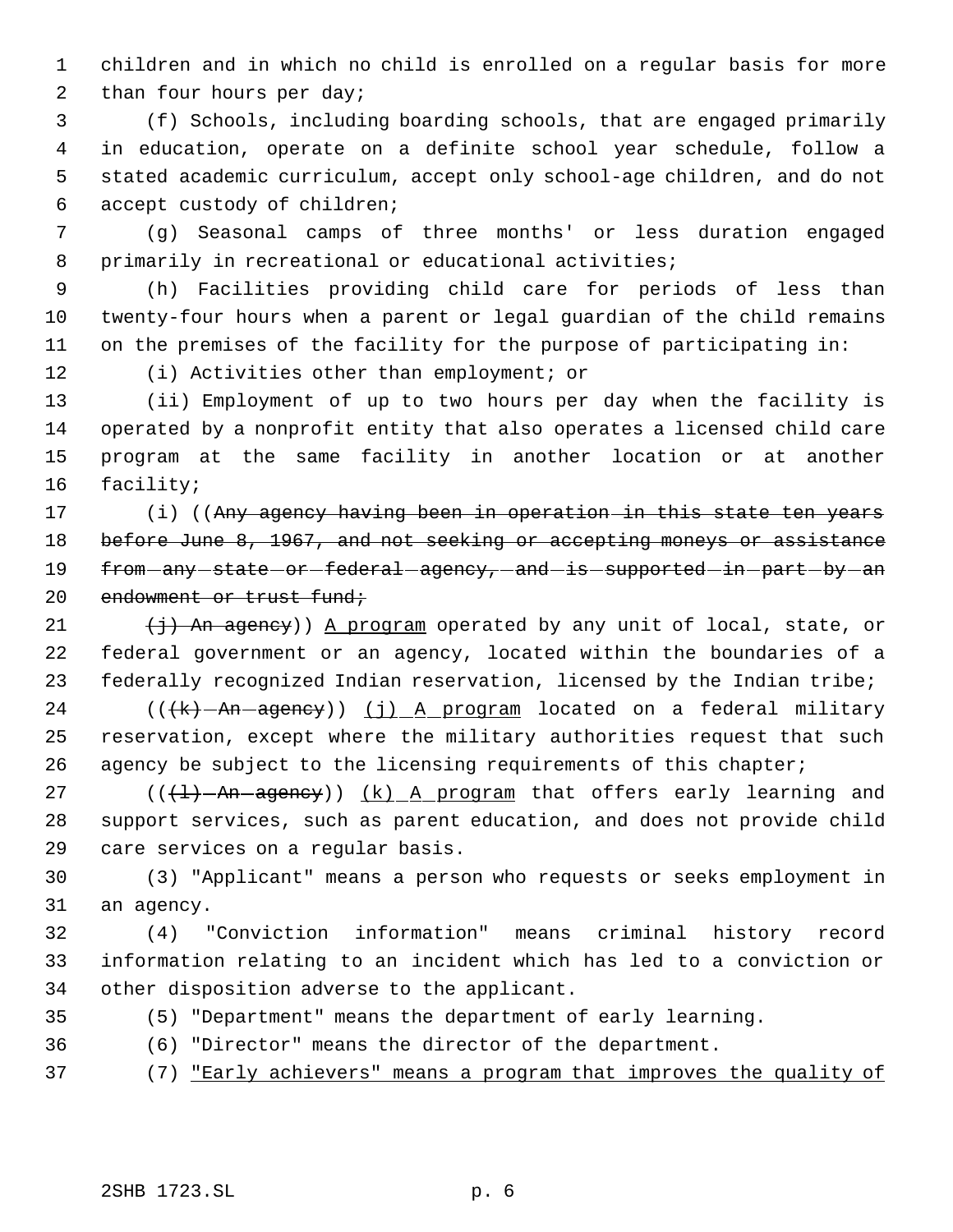early learning programs and supports and rewards providers for their participation. (8) "Early start" means an integrated high quality continuum of 4 early learning programs for children birth-to-five years of age. 5 Components of early start include, but are not limited to, the following: (a) Home visiting and parent education and support programs; (b) The early achievers program described in RCW 43.215.100; (c) Integrated full-day and part-day high quality early learning programs; and (d) High quality preschool for children whose family income is at or below one hundred ten percent of the federal poverty level. (9) "Employer" means a person or business that engages the services of one or more people, especially for wages or salary to work in an agency.  $((+8))$   $(10)$  "Enforcement action" means denial, suspension, revocation, modification, or nonrenewal of a license pursuant to RCW 43.215.300(1) or assessment of civil monetary penalties pursuant to RCW 43.215.300(3).  $((+9))$   $(11)$  "Negative action" means a court order, court judgment, or an adverse action taken by an agency, in any state, federal, tribal, or foreign jurisdiction, which results in a finding against the applicant reasonably related to the individual's character, suitability, and competence to care for or have unsupervised access to children in child care. This may include, but is not limited to: (a) A decision issued by an administrative law judge; (b) A final determination, decision, or finding made by an agency following an investigation; (c) An adverse agency action, including termination, revocation, or denial of a license or certification, or if pending adverse agency action, the voluntary surrender of a license, certification, or contract in lieu of the adverse action; (d) A revocation, denial, or restriction placed on any professional license; or (e) A final decision of a disciplinary board.  $((+10))$  (12) "Nonconviction information" means arrest, founded allegations of child abuse, or neglect pursuant to chapter 26.44 RCW, or other negative action adverse to the applicant. p. 7 2SHB 1723.SL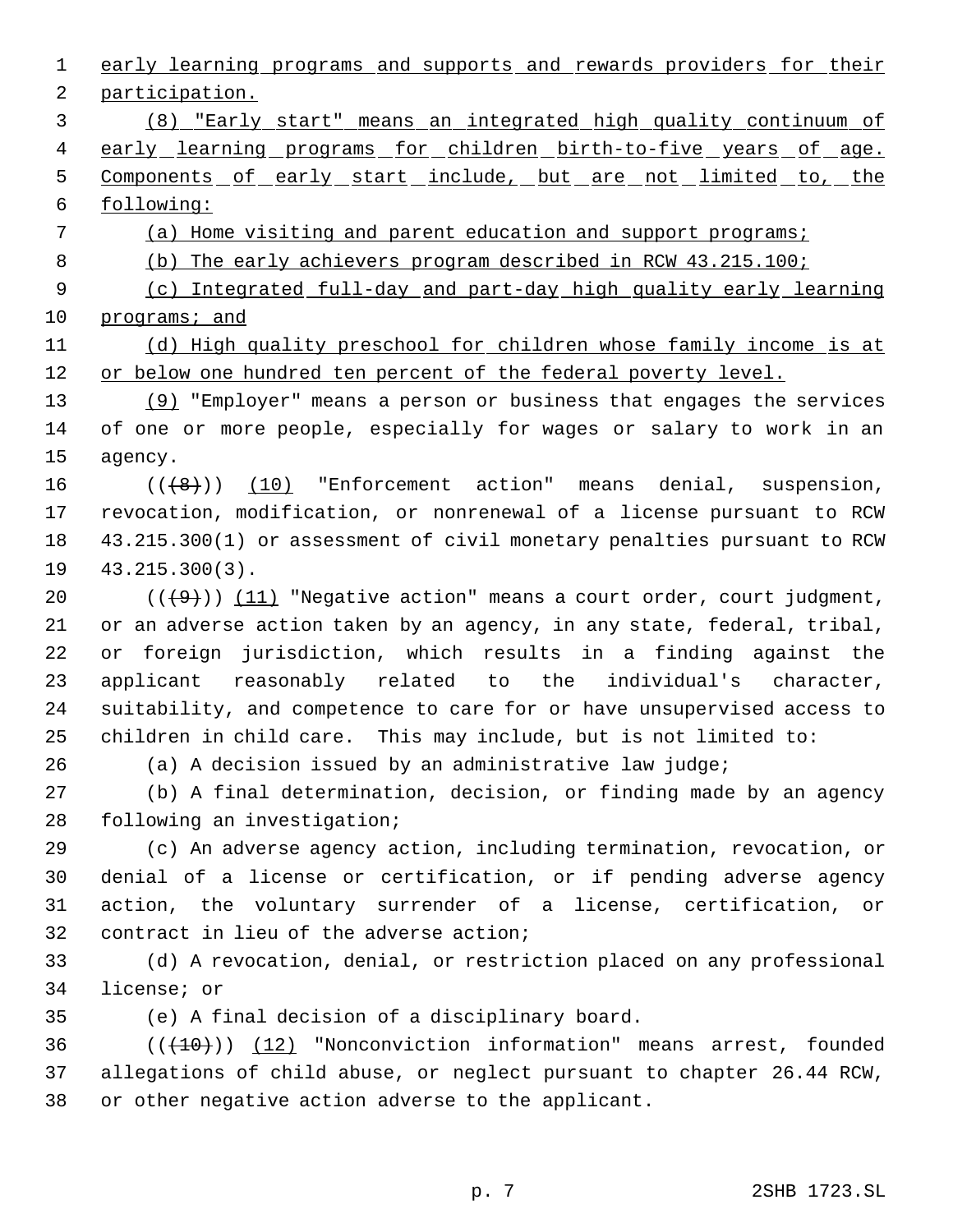$((+11))$   $(13)$  "Probationary license" means a license issued as a disciplinary measure to an agency that has previously been issued a full license but is out of compliance with licensing standards.

 (( $\left(\frac{12}{12}\right)$ ) (14) "Requirement" means any rule, requlation, or standard of care to be maintained by an agency.

 (15) "Washington state preschool program" means an education program for children three-to-five years of age who have not yet entered kindergarten, such as the early childhood education and assistance program.

 *\*NEW SECTION. Sec. 4. (1)(a) The chairs of the early learning committees of the legislature shall convene a technical working group to:*

*(i) Review federal and state early education funding streams;*

 *(ii) Develop technical options for aligning eligibility requirements for child care and Washington state preschool;*

 *(iii) Develop recommendations for an effective and responsive eligibility system;*

 *(iv) Develop technical options for system designs that blend and braid disparate federal and state funding streams into a single program, including the option of applying for waivers from existing federal requirements; and*

 *(v) Present findings and options in a report to the early learning committees of both houses of the legislature by December 1, 2013.*

 *(b) At a minimum, the technical working group must be composed of financial and policy staff from the department of social and health services and the department of early learning.*

 *(2) The technical working group shall provide monthly progress reports to the staff of the legislative early learning committees and the relevant legislative fiscal committees. The legislative staff shall share the progress reports with the chairs of the legislative committees. The chairs of the committees may provide additional guidance to the working group through legislative staff depending on the information that is shared with the chairs.*

 *(3) This section expires December 31, 2013. \*Sec. 4 was vetoed. See message at end of chapter.*

 **Sec. 5.** RCW 43.215.020 and 2010 c 233 s 1, 2010 c 232 s 2, and 2010 c 231 s 6 are each reenacted and amended to read as follows: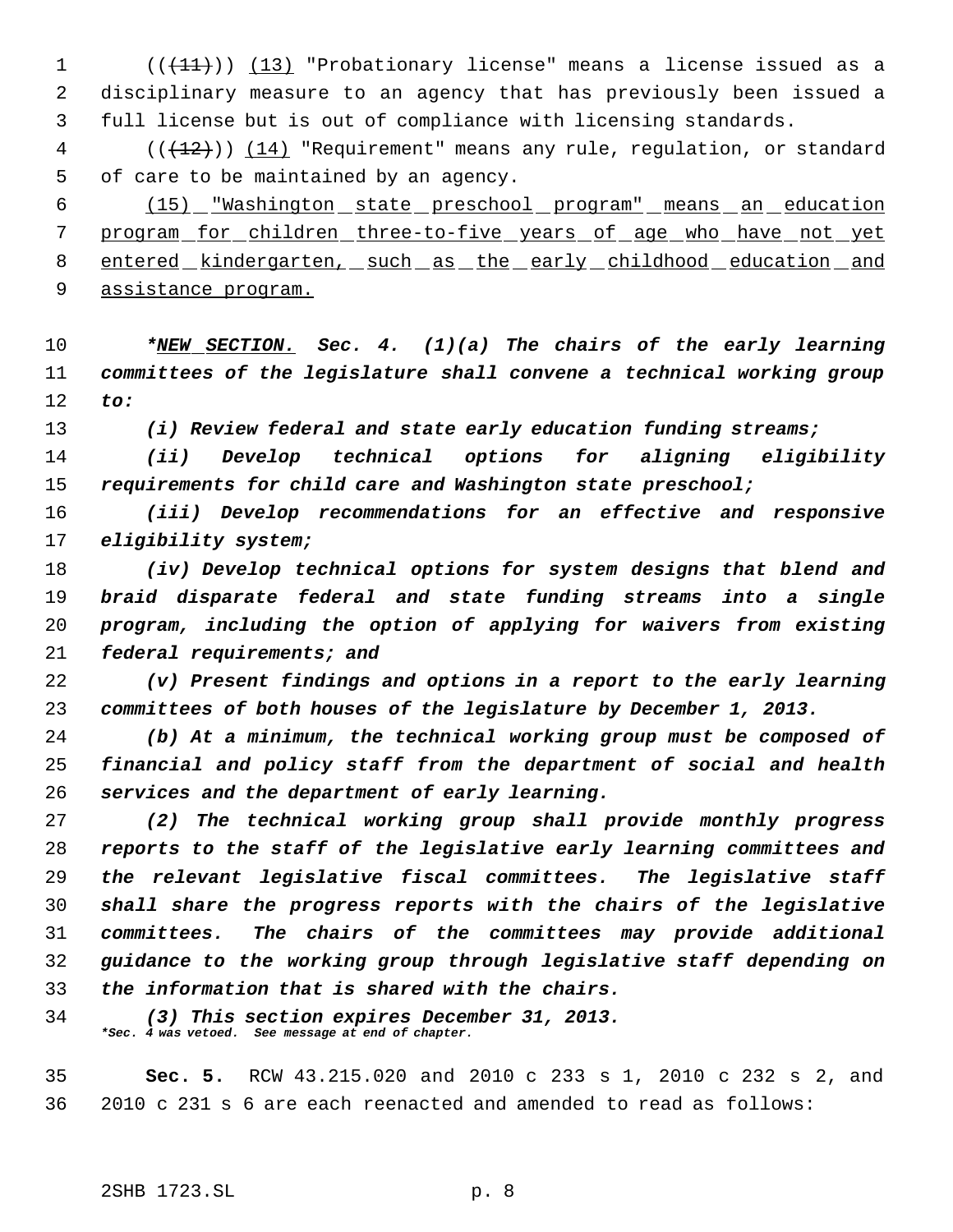(1) The department of early learning is created as an executive branch agency. The department is vested with all powers and duties transferred to it under this chapter and such other powers and duties as may be authorized by law.

 (2) The primary duties of the department are to implement state early learning policy and to coordinate, consolidate, and integrate child care and early learning programs in order to administer programs and funding as efficiently as possible. The department's duties include, but are not limited to, the following:

 (a) To support both public and private sectors toward a comprehensive and collaborative system of early learning that serves parents, children, and providers and to encourage best practices in 13 child care and early learning programs;

 (b) To make early learning resources available to parents and caregivers;

 (c) To carry out activities, including providing clear and easily accessible information about quality and improving the quality of early learning opportunities for young children, in cooperation with the nongovernmental private-public partnership;

(d) To administer child care and early learning programs;

 (e) To apply data already collected comparing the following factors and make biennial recommendations to the legislature regarding working connections subsidy and state-funded preschool rates and compensation 24 models that would attract and retain high quality early learning professionals:

26 (i) State-funded early learning subsidy rates and market rates of 27 licensed early learning homes and centers;

28 (ii) Compensation of early learning educators in licensed centers 29 and homes and early learning teachers at state higher education institutions;

31 (iii) State-funded preschool program compensation rates and Washington state head start program compensation rates; and

 (iv) State-funded preschool program compensation to compensation in similar comprehensive programs in other states.

 (f) To serve as the state lead agency for Part C of the federal individuals with disabilities education act (IDEA);

(( $(f+)$ ) (g) To standardize internal financial audits, oversight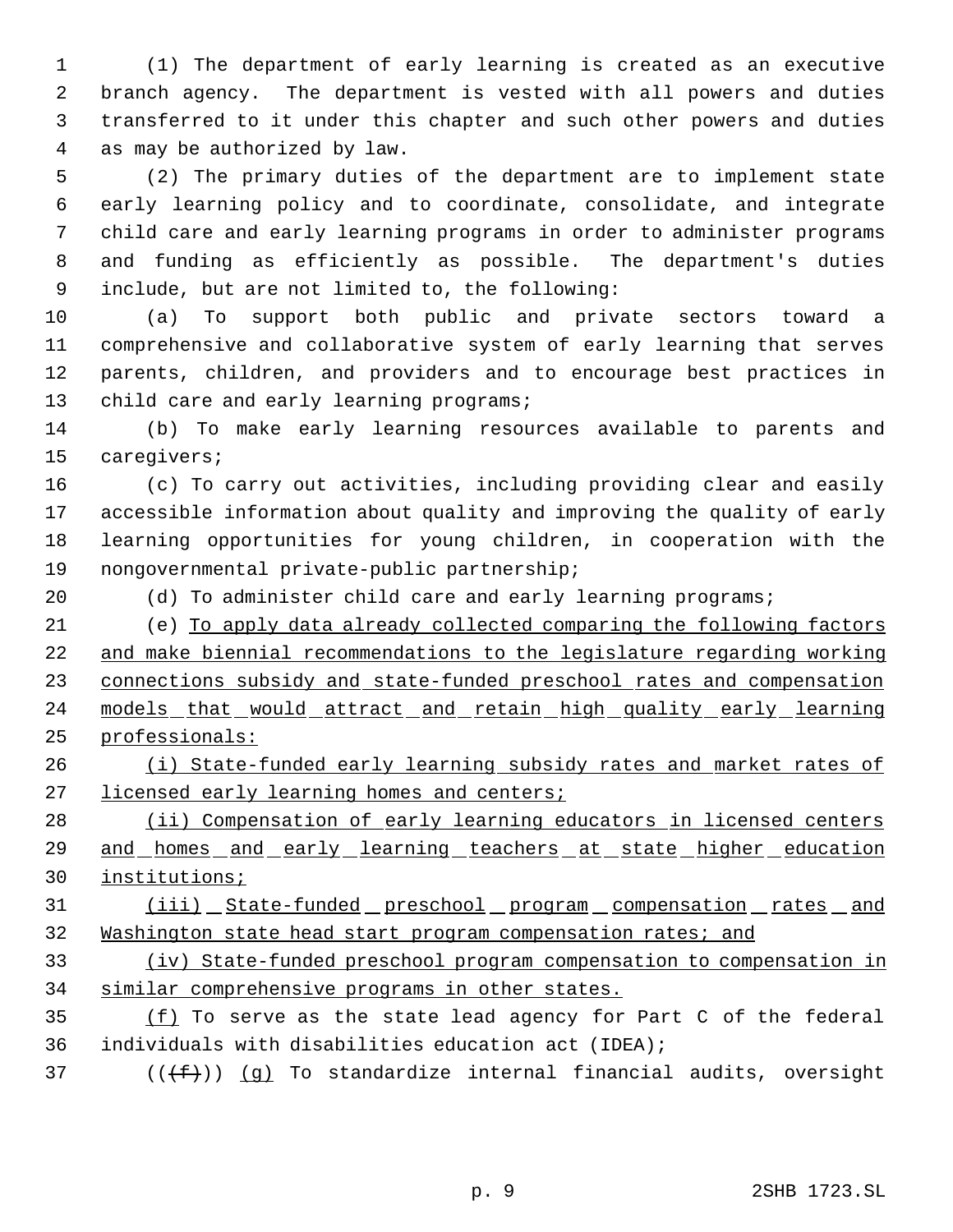visits, performance benchmarks, and licensing criteria, so that programs can function in an integrated fashion;

 ( $(\frac{1}{9})$ ) (h) To support the implementation of the nongovernmental private-public partnership and cooperate with that partnership in pursuing its goals including providing data and support necessary for the successful work of the partnership;

7 ( $(\overline{h})$ ) (i) To work cooperatively and in coordination with the early learning council;

9  $((\overleftrightarrow{t}))$  (j) To collaborate with the K-12 school system at the state and local levels to ensure appropriate connections and smooth transitions between early learning and K-12 programs;

12 ( $(\{\dagger\})$ ) (k) To develop and adopt rules for administration of the program of early learning established in RCW 43.215.141;

14 ( $(\{\mathsf{k}\})$ ) (1) To develop a comprehensive birth-to-three plan to provide education and support through a continuum of options including, but not limited to, services such as: Home visiting; quality incentives for infant and toddler child care subsidies; quality improvements for family home and center-based child care programs serving infants and toddlers; professional development; early literacy programs; and informal supports for family, friend, and neighbor caregivers; and

22  $((+1))$   $(m)$  Upon the development of an early learning information system, to make available to parents timely inspection and licensing 24 action information and provider comments through the internet and other means.

 (3) When additional funds are appropriated for the specific purpose 27 of home visiting and parent and caregiver support, the department must 28 reserve at least eighty percent for home visiting services to be 29 deposited into the home visiting services account and up to twenty percent of the new funds for other parent or caregiver support.

 (4) Home visiting services must include programs that serve families involved in the child welfare system.

 (5) Subject to the availability of amounts appropriated for this specific purpose, the legislature shall fund the expansion in the Washington state preschool program pursuant to RCW 43.215.142 in fiscal year 2014.

 (6) The department's programs shall be designed in a way that respects and preserves the ability of parents and legal guardians to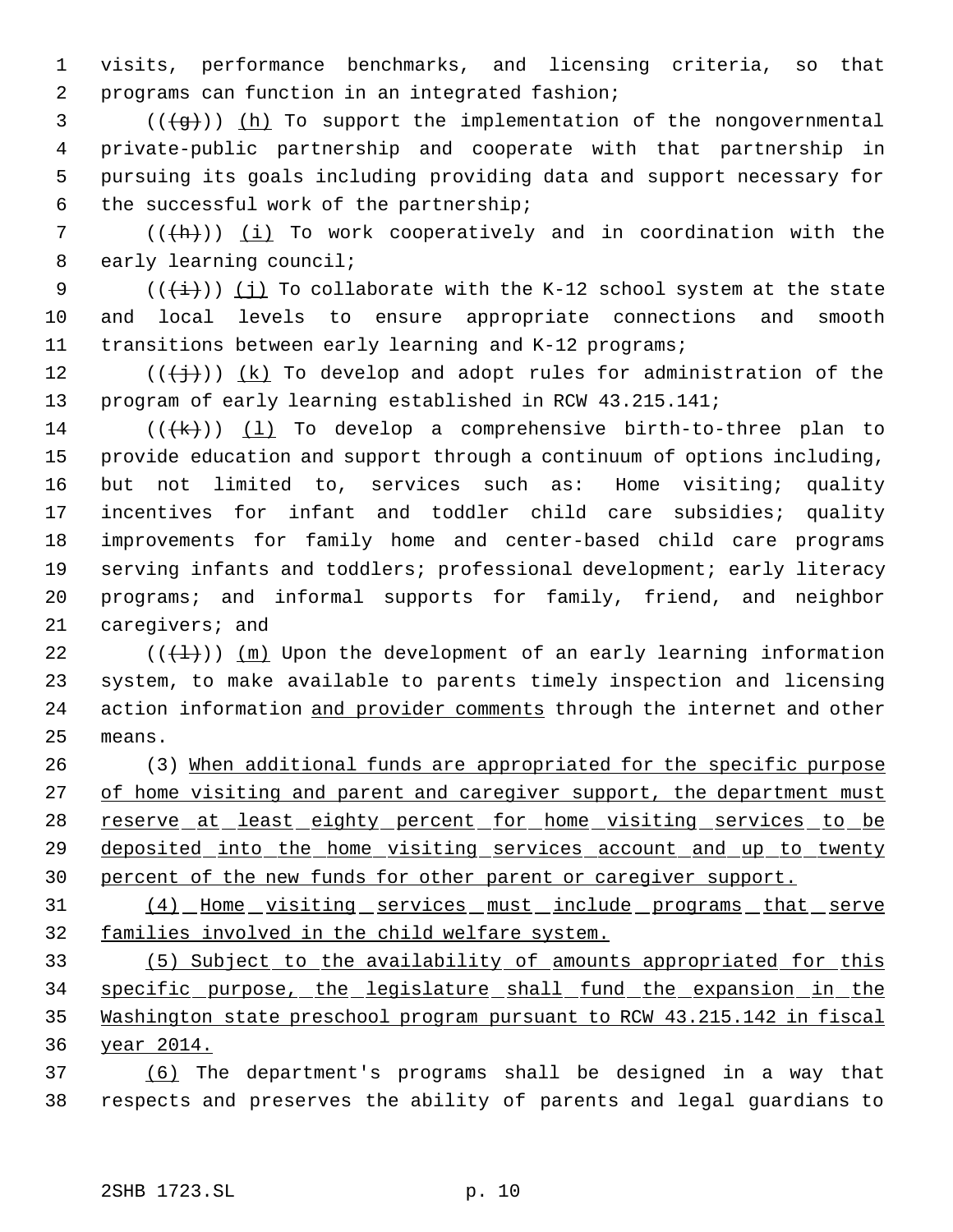direct the education, development, and upbringing of their children, and that recognizes and honors cultural and linguistic diversity. The department shall include parents and legal guardians in the development of policies and program decisions affecting their children.

 **Sec. 6.** RCW 43.215.100 and 2007 c 394 s 4 are each amended to read as follows:

 (1) Subject to the availability of amounts appropriated for this specific purpose, the department, in collaboration with community and statewide partners, shall implement a voluntary quality rating and 10 improvement system, called the early achievers program, that is applicable to licensed or certified child care centers and homes and early education programs.

13 (2) The purpose of the ((voluntary quality rating and improvement 14 system)) early achievers program is: (a) To give parents clear and easily accessible information about the quality of child care and early education programs, support improvement in early learning programs throughout the state, increase the readiness of children for school, 18 and close the disparity in access to quality care; and (b) to establish 19 a common set of expectations and standards that define, measure, and improve the quality of early learning settings.

 (3) Participation in the early achievers program is voluntary for licensed or certified child care centers and homes.

23 (4) By fiscal year 2015, Washington state preschool programs receiving state funds must enroll in the early achievers program and maintain a minimum score level.

26 (5) Before final implementation of the ((voluntary quality rating 27 and improvement system)) early achievers program, the department shall 28 report on program progress, as defined within the race to the top 29 federal grant award, and expenditures to the appropriate policy and fiscal committees of the legislature. Nothing in this section changes the department's responsibility to collectively bargain over mandatory subjects.

 **Sec. 7.** RCW 43.215.430 and 1994 c 166 s 8 are each amended to read as follows:

 The department shall review applications from public or private nonsectarian organizations for state funding of early childhood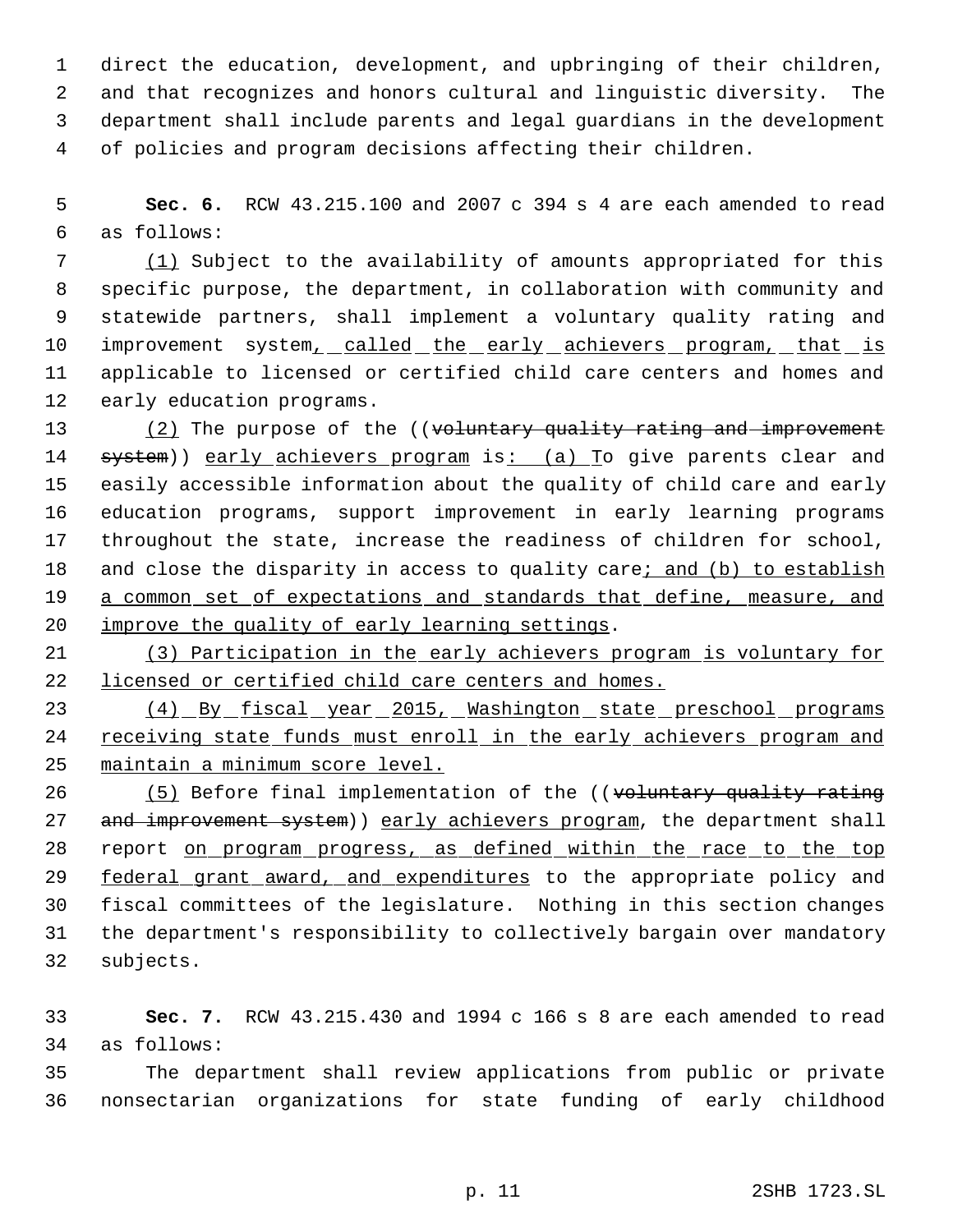1 education and assistance programs ((and award funds as determined by 2 department rules and based on)). The department shall consider local 3 community needs  $((and))_L$  demonstrated capacity  $((to provide services))_L$ 4 and the need to support a mixed delivery system of early learning that includes alternative models for delivery including licensed centers and

licensed family child care providers when reviewing applications.

 **Sec. 8.** RCW 43.215.545 and 2006 c 265 s 204 are each amended to read as follows:

The department of early learning shall:

 (1) Work in conjunction with the statewide child care resource and referral network as well as local governments, nonprofit organizations, businesses, and community child care advocates to create local child care resource and referral organizations. These organizations may carry out needs assessments, resource development, provider training, technical assistance, and parent information and training;

 (2) Actively seek public and private money for distribution as grants to the statewide child care resource and referral network and to existing or potential local child care resource and referral organizations;

 (3) Adopt rules regarding the application for and distribution of grants to local child care resource and referral organizations. The rules shall, at a minimum, require an applicant to submit a plan for achieving the following objectives:

 (a) Provide parents with information about child care resources, including location of services and subsidies;

 (b) Carry out child care provider recruitment and training programs, including training under RCW 74.25.040;

 (c) Offer support services, such as parent and provider seminars, toy-lending libraries, and substitute banks;

 (d) Provide information for businesses regarding child care supply and demand;

 (e) Advocate for increased public and private sector resources devoted to child care;

 (f) Provide technical assistance to employers regarding employee child care services; and

(g) Serve recipients of temporary assistance for needy families and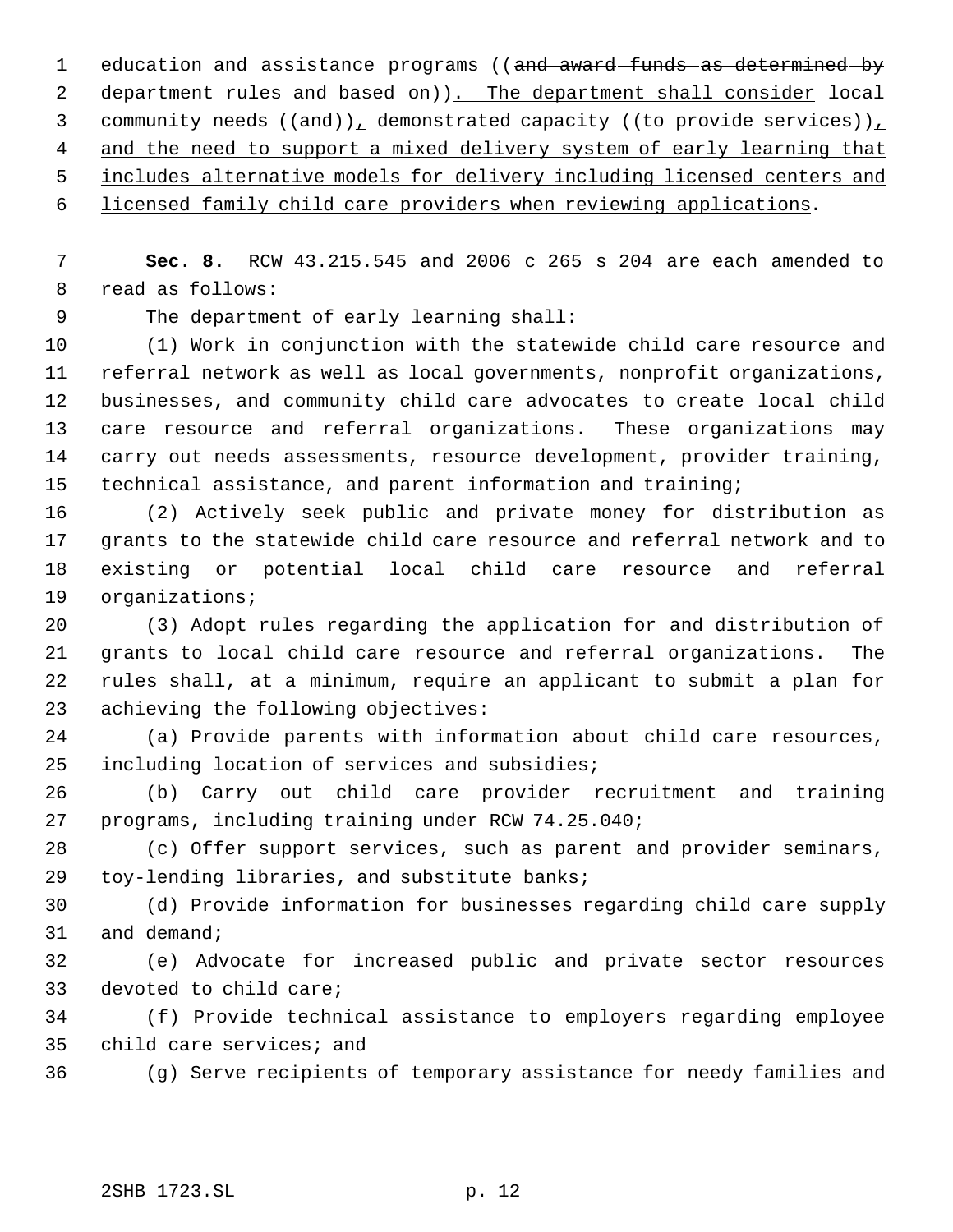1 working parents with incomes at or below household incomes of ((one)) 2 two hundred ((seventy-five)) percent of the federal poverty line;

 (4) Provide staff support and technical assistance to the statewide child care resource and referral network and local child care resource 5 and referral organizations;

 (5) Maintain a statewide child care licensing data bank and work with department licensors to provide information to local child care resource and referral organizations about licensed child care providers in the state;

 (6) Through the statewide child care resource and referral network and local resource and referral organizations, compile data about local 12 child care needs and availability for future planning and development;

 (7) Coordinate with the statewide child care resource and referral network and local child care resource and referral organizations for the provision of training and technical assistance to child care 16 providers; ((and))

 (8) Collect and assemble information regarding the availability of insurance and of federal and other child care funding to assist state and local agencies, businesses, and other child care providers in 20 offering child care services;

 (9) Subject to the availability of amounts appropriated for this specific purpose, beginning September 1, 2013, increase the base rate 23 for all child care providers by ten percent;

24 (10) Subject to the availability of amounts appropriated for this specific purpose, provide tiered subsidy rate enhancements to child care providers if the provider meets the following requirements:

 (a) The provider enrolls in quality rating and improvement system levels 2, 3, 4, or 5;

 (b) The provider is actively participating in the early achievers program;

 (c) The provider continues to advance towards level 5 of the early achievers program; and

 (d) The provider must complete level 2 within thirty months or the 34 reimbursement rate returns the level 1 rate; and

 (11) Require exempt providers to participate in continuing education, if adequate funding is available.